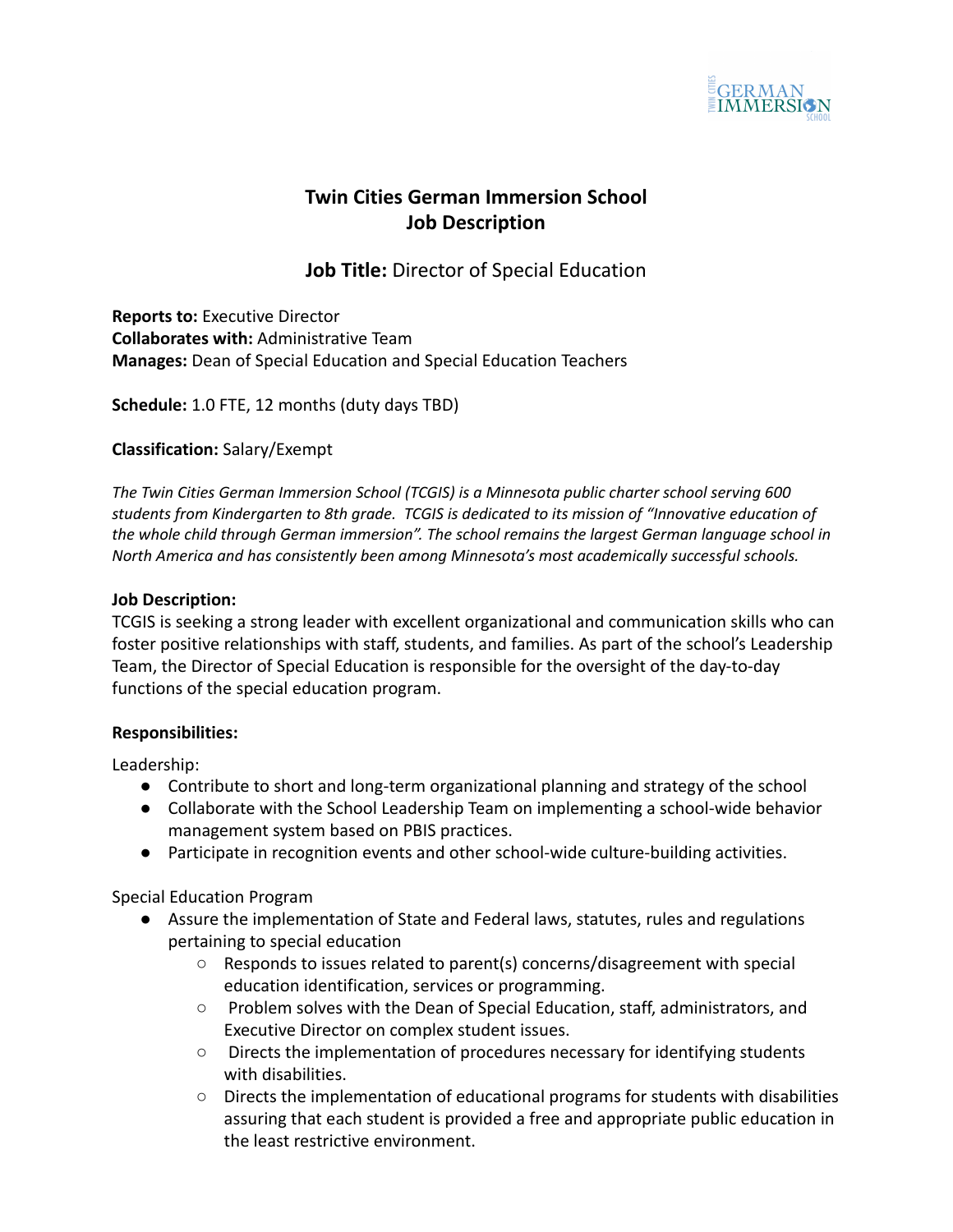

- Provides leadership for the Minnesota Department of Education (MDE) Monitoring and compliance process.
- Provides leadership for the MDE Fiscal Monitoring process.
- Identifies and facilitates needed professional development for personnel within special education.
- Attends MDE Director's Forums, Legal Conferences, Regional Directors meetings, Due Process workshops and various other trainings to remain current on State and Federal laws, statutes, rules, and regulations.
- Provides support and guidance to the Dean of Special Education and Special Education Coordinators to strengthen their leadership roles in providing guidance and support to staff, administrators, and parents.
- Plans and implements systems for evaluation of special education programs.
- Maintains and completes summary data and reports as needed according to State and Federal requirements.
- Provides leadership through the investigation of and response to MDE complaints.
- Provides leadership through due process hearing procedures.
- Ensures State mandated testing procedures are followed pertaining to testing students with disabilities.
- $\circ$  Ensure compliance with due process laws, practices, and procedures through assistance to staff, parents, and others as required.
- Participate in recruitment, selection, evaluation, and retention of special education employees.
- Lead special education staff training at the start of the school year and on professional development days.
- Prepare requests for additional staffing, new, improved or expanded special education programs in accordance with ensuring students with disabilities are provided a free appropriate public education in the least restrictive environment
	- Conducts on-going workload analysis of caseloads.
	- Reviews schedules of certified and non-certified special education personnel.
	- Cross references needs based on student's Individual Education Plans.
	- Directs procedures to ensure accurate December 1st Child Count numbers.
	- Analyzes data pertaining to out of district student placements

School Culture:

- **●** Work collaboratively, build strong professional relationships, listen to multiple views and support solution-oriented practices.
- Establish a structured, positive, and inspiring school culture.
- Create a culture of equity that values diversity and inclusion

**Other** 

● duties as assigned.

### **Required Qualifications:**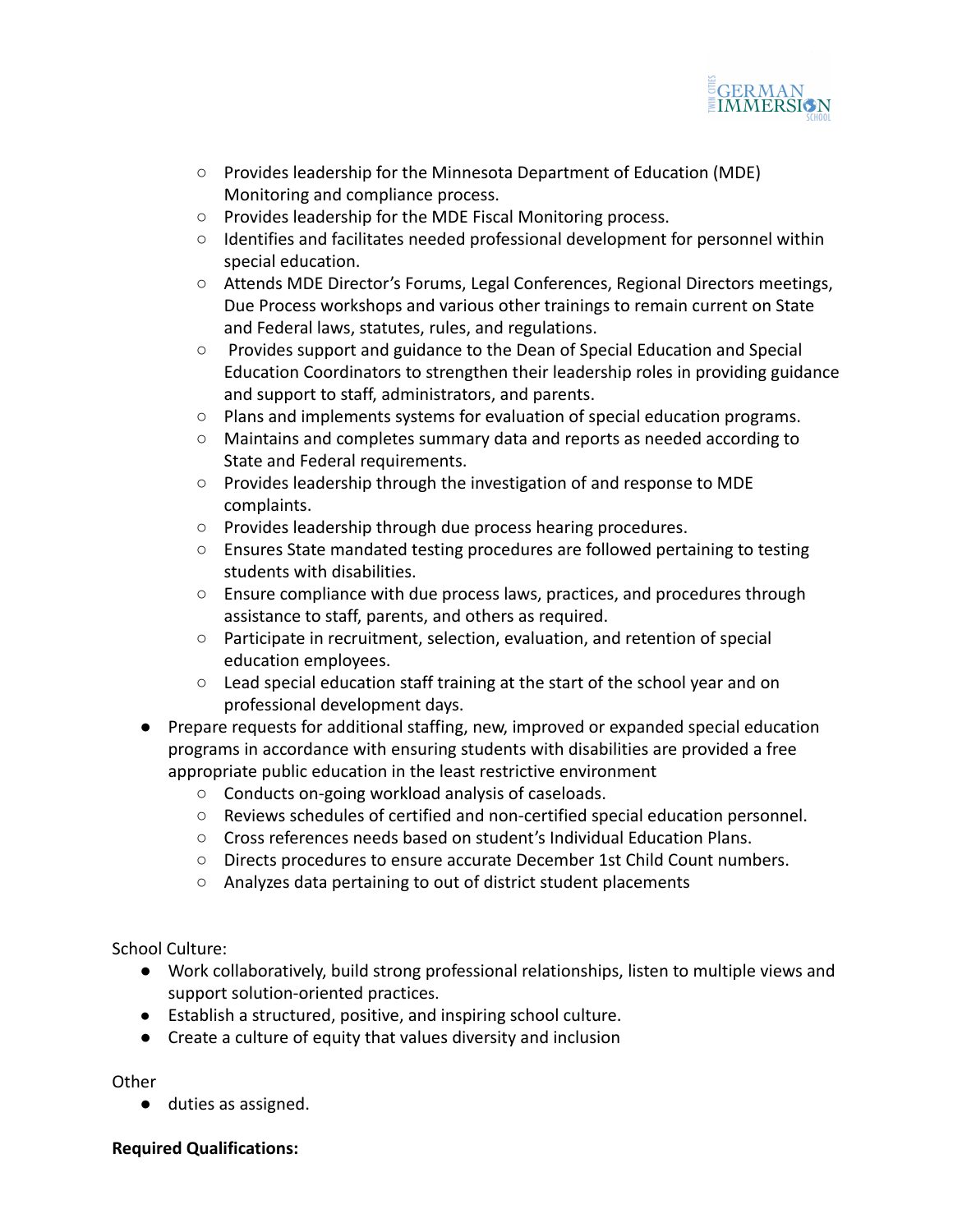

- Commitment to TCGIS's mission, vision, values & strategic goals.
- Master's Degree (or equivalent) in Special Education, Special Education Administration or related field. Special Education Director license required.
- Minimum of three years of experience as a special education supervisor.
- High level of understanding of Individuals with Disabilities Act and other state and federal requirements for students with disabilities required.
- Demonstrated leadership and project organizational skills, (planning, implementing, evaluation).
- Excellent oral, written, and interpersonal communication skills.
- Excellent technological skills.
- Experience in creating and maintaining relationships with third parties.

### **Preferred Qualifications:**

- **●** Proficiency in German language and culture.
- Experience working with staff from different countries.
- Experience supervising teachers.

#### **Working Conditions:**

- Physical Ability: Tasks may involve extended periods of time at a keyboard or workstation.
- Sensory Requirements: Some tasks require visual perception and discrimination.
- Occasionally may be required to lift and carry up to 40 lbs.
- Occasionally may be required to team lift up to 100 lbs.
- Must be willing and able to work in the following environments: indoor, outdoor (all seasons) loud, hectic
- Ability to work a flexible schedule including work as directed outside of the school calendar.

### **Salary/Benefits:**

Salary will commensurate with experience. As a full time position, the Director of Special Education is eligible for employer-sponsored benefits including health, dental, life, and disability insurance; paid time off (22 days per year) and paid holidays (12 per year); and automatic enrollment to Teacher Retirement Association.

**Start Date:** Open Until Filled

#### **How to Apply:**

Interested candidates should submit the following: Cover letter, resume, three references

Send all materials electronically to: [employment@tcgis.org](mailto:employment@tcgis.org)

Position open until filled.